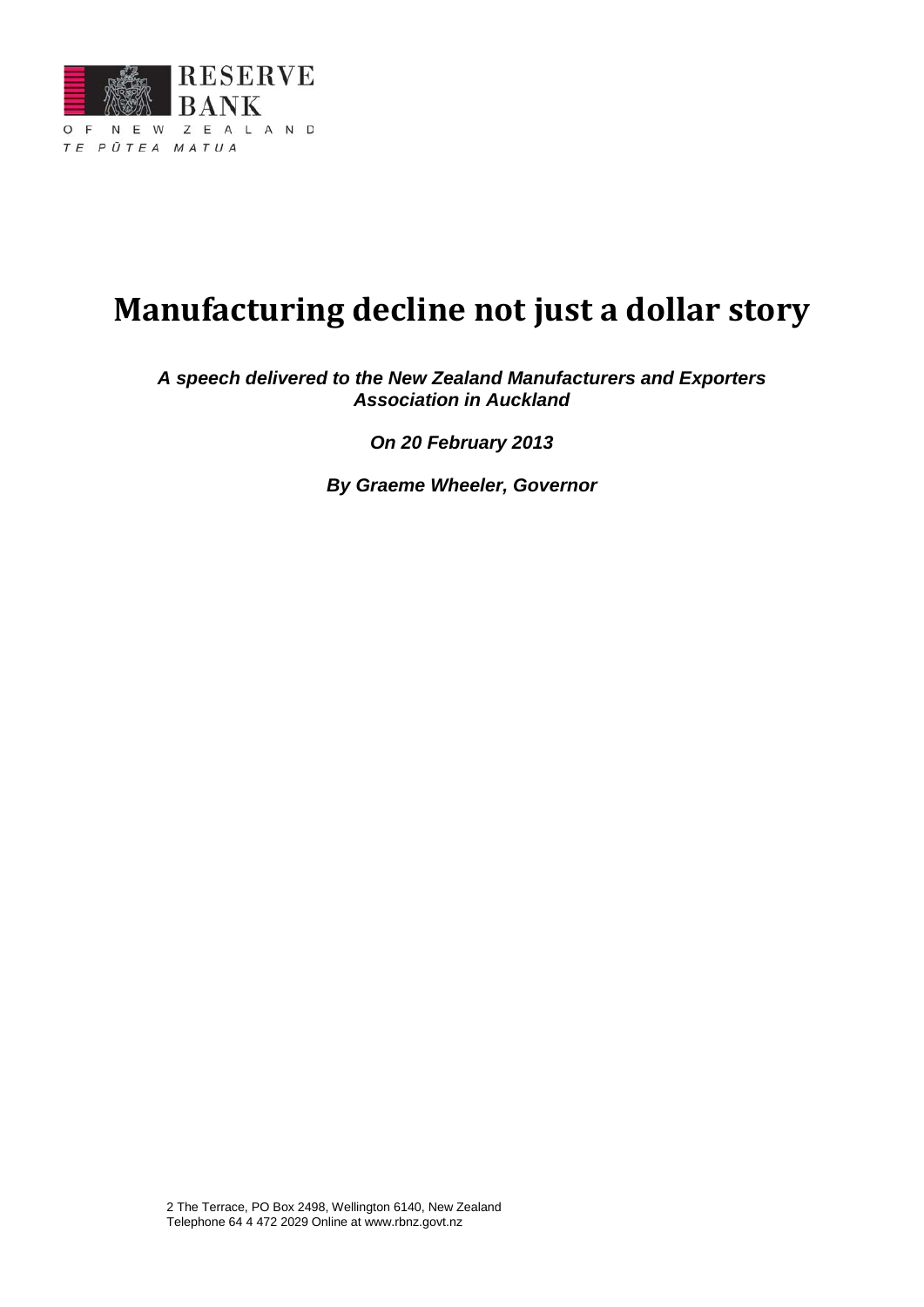Thank you for the invitation to address you. If it's helpful, I'll comment on global and domestic trends in manufacturing, and then focus on some of the fixes commentators propose to address our high exchange rate.

### **i. Global and domestic trends in manufacturing**

In 1953, the President of General Motors, Charles Wilson, told a US senate committee:

"I thought what was good for the country was good for General Motors and vice versa."

He could not have imagined that 56 years later the US government would have a 60 percent ownership stake in the company, and two years later General Motors would be selling more vehicles in China than in the United States.

Manufacturing fuelled economic growth in the advanced countries during much of the 19th and 20th centuries. But since the 1950s, and especially over the past four decades, the relative importance of manufacturing has been declining. Its share of global GDP fell from 27 percent in 1970 to 16 percent in 2010, and only increased in the poorest countries. Manufacturing's share of total employment in the United States – the world's largest manufacturing economy - declined from 26 percent in 1970 to nine percent in 2008. And, across the advanced economies, manufacturing employment totalled 62 million in 2000, a decade later it had fallen to 45 million.

Several factors account for this decline including international sourcing accompanying the global transfer of capital, investment, and skill enhancing technologies. Competition from developing economies with industrial strategies based on exporting low cost manufacturing products is also an important factor, and the falling relative price of manufactured goods and rising per capita incomes stimulated rapid growth in services. Just as manufacturing displaced agriculture in relative significance, the global economy is becoming increasingly service intensive.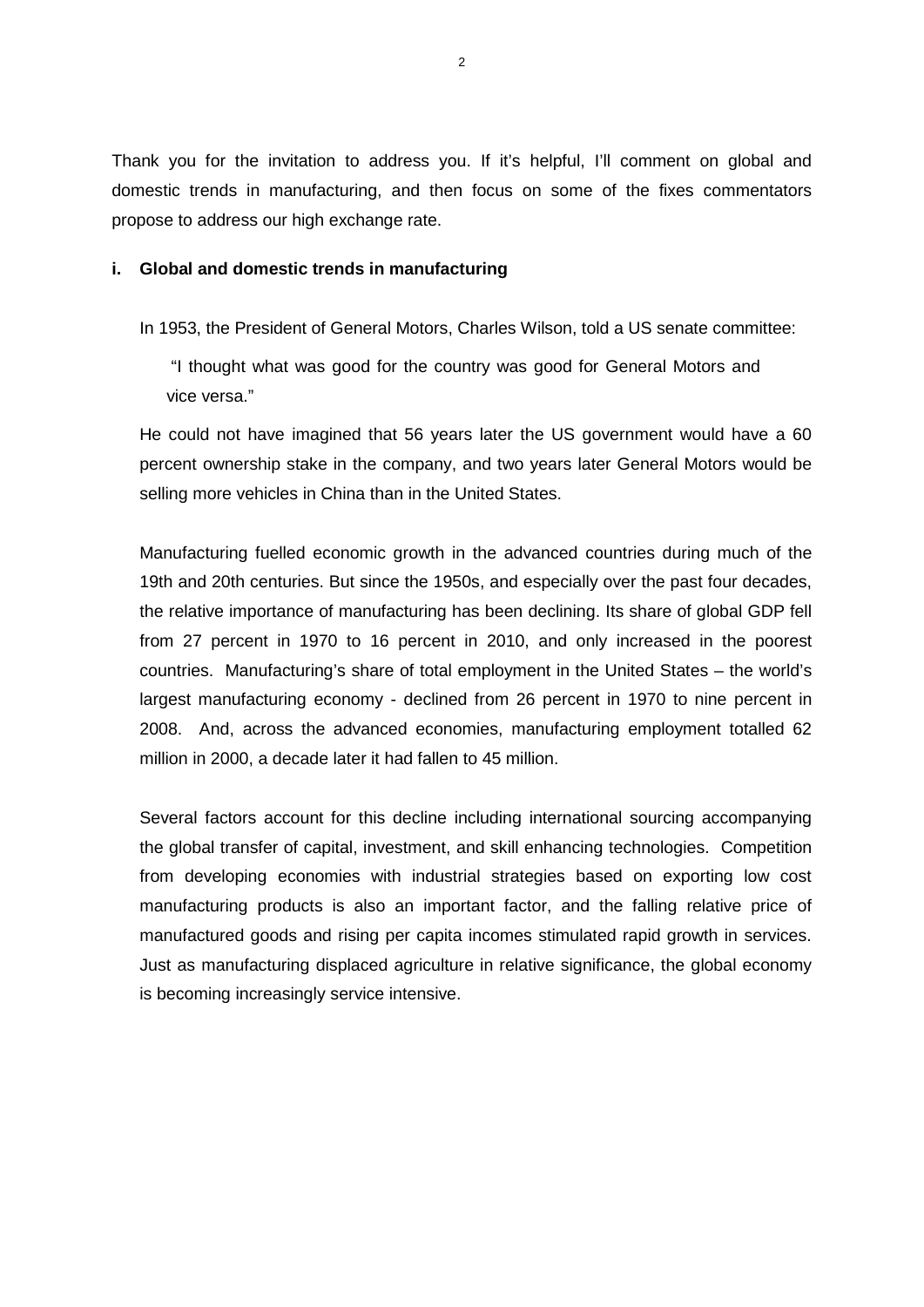

**Chart 1: Share of manufacturing in GDP (1970-2011)** 

This trend of relative decline has been common despite differences in economic structures, size and geography, commodity endowments, and exchange rate arrangements and behaviour. For example, since 2000 the real effective exchange rate of the United States has depreciated by 14 percent and manufacturing employment fell by 31 percent. There are also positive signs. Some reversal of the offshoring process appears to be underway in some high income countries due to increased specialisation in higher-skill activities based around digitisation, and advanced robotics and information technologies.

New Zealand is experiencing similar structural and global pressures in its manufacturing sector. Manufacturing's share of GDP has trended down from 25 percent in the early 1980s to around 12 percent currently.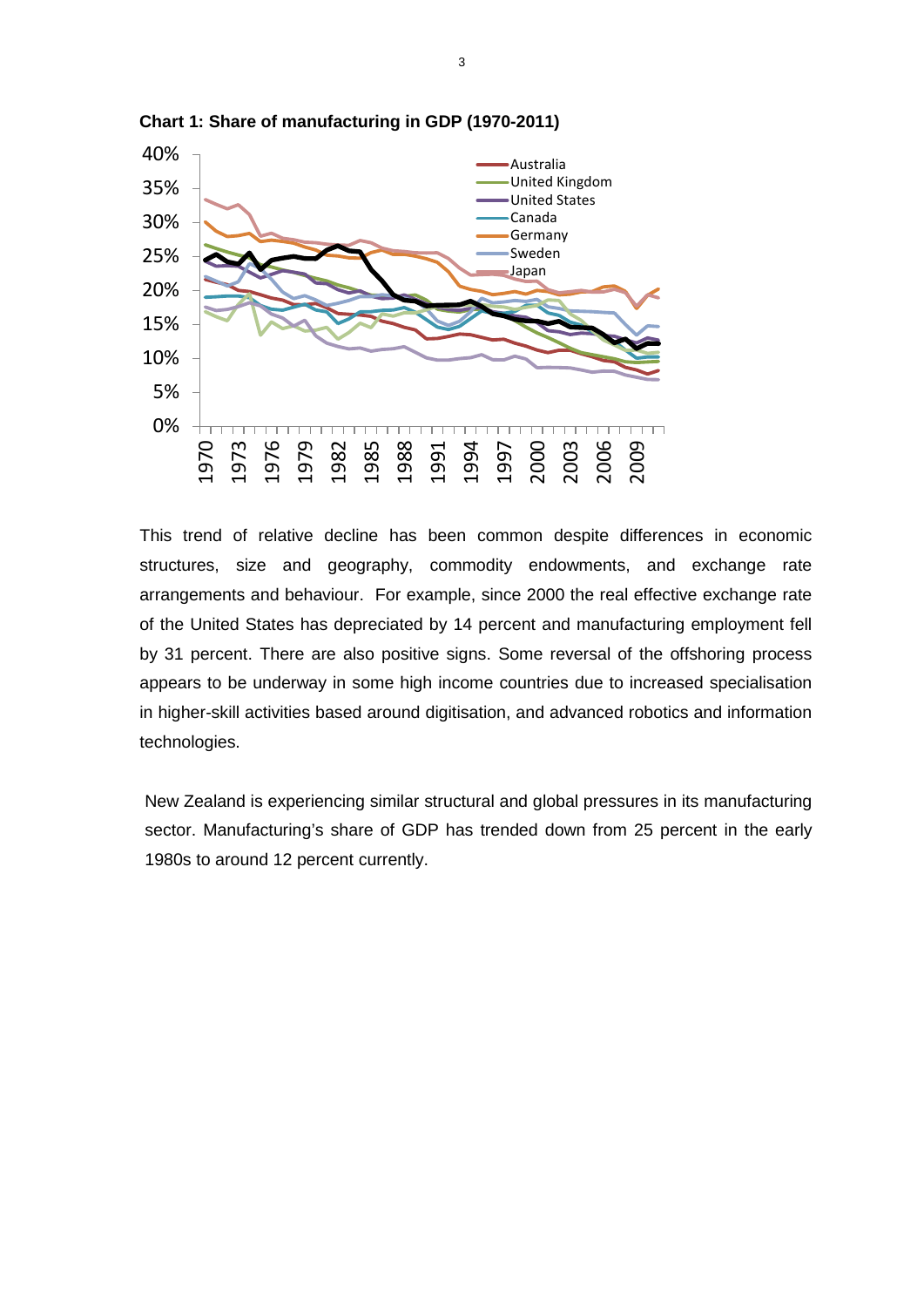

**Chart 2: NZ manufacturing as a share of GDP**

This decline is not simply an exchange rate story. The global forces behind the declining relative share of manufacturing in advanced countries are also having a powerful impact in New Zealand. In addition, our manufacturing sector was hit hard by the 2008/09 recession, in spite of a 15 percent decline in our real effective exchange rate. Manufacturing value added is 11 percent higher than the 2009 trough but remains 9 percent below its 2007 level. The weakness has been concentrated among producers supplying the domestic market. A factor behind this was the rapid decline in residential investment after 2007- equivalent to two-and-a-half percent of GDP.





The link between construction activity and manufacturing is especially important - a one percent expansion in construction requires almost a 0.4 percent expansion in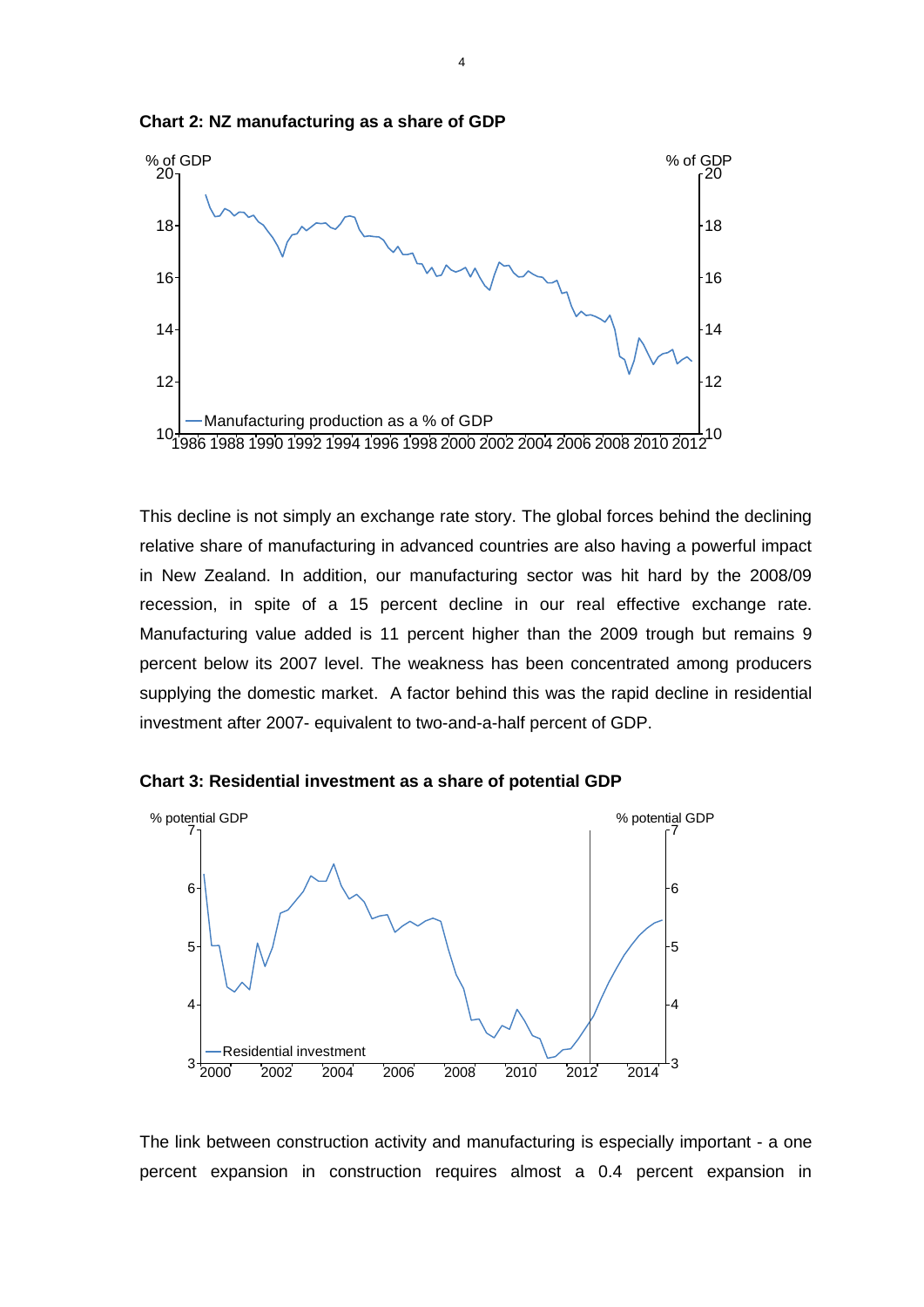manufacturing output. This is why the projected \$30 billion of construction activity in the Canterbury region should substantially boost manufacturing turnover.

Despite the appreciation in our exchange rate, manufactured exports are above prerecession levels and have increased at an annual rate of 2.3 percent since 2008 – or by 1.1 percent excluding food processing. The strength of the Australian and East Asian economies has been important – with Australia accounting for 35 percent of our manufacturing exports.





#### **ii. New Zealand's exchange rate**

Considerable attention is focussed on the high level of our exchange rate so it's important to discuss the suggestions made by commentators to address it. Estimates of the degree of over-valuation vary, depending on a range of assumptions. In mid-2012 the IMF suggested the currency was over-valued by 10-20 percent and the OECD also considers the exchange rate over-valued. We believe the exchange rate is significantly over-valued relative to what would be sustainable long term in the absence of sizeable increases in the terms of trade and productivity.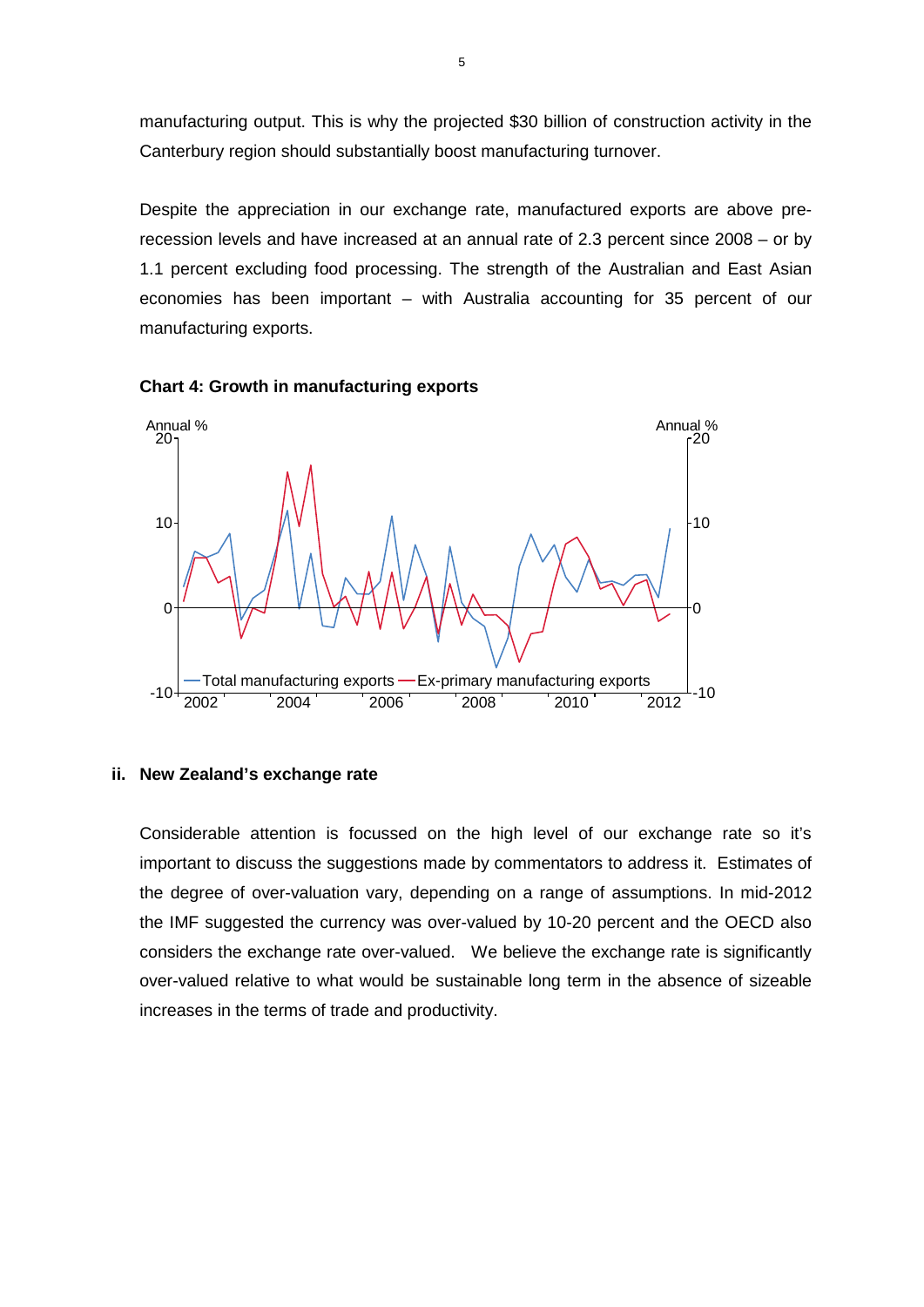

**Chart 5: New Zealand's real effective exchange rate**

Chart 5, produced by the Bank of International Settlements, shows movements in New Zealand's real effective exchange rate since 1985. The real effective exchange rate provides a more accurate picture of competitiveness than the nominal effective exchange rate as it corrects for differences in relative inflation rates (or relative unit labour cost movements) between New Zealand and its major trading partners.

Some appreciation in our real exchange rate over the last decade can be explained as our terms of trade (or the ratio of export prices to import prices) remain 20 percent higher than the average for the 1990s. This, in part, reflects the rapid growth of the East Asian economies, and especially China, and the rising global demand for protein. On the other hand, it seems that the real exchange rate hasn't reflected New Zealand's declining productivity differentials.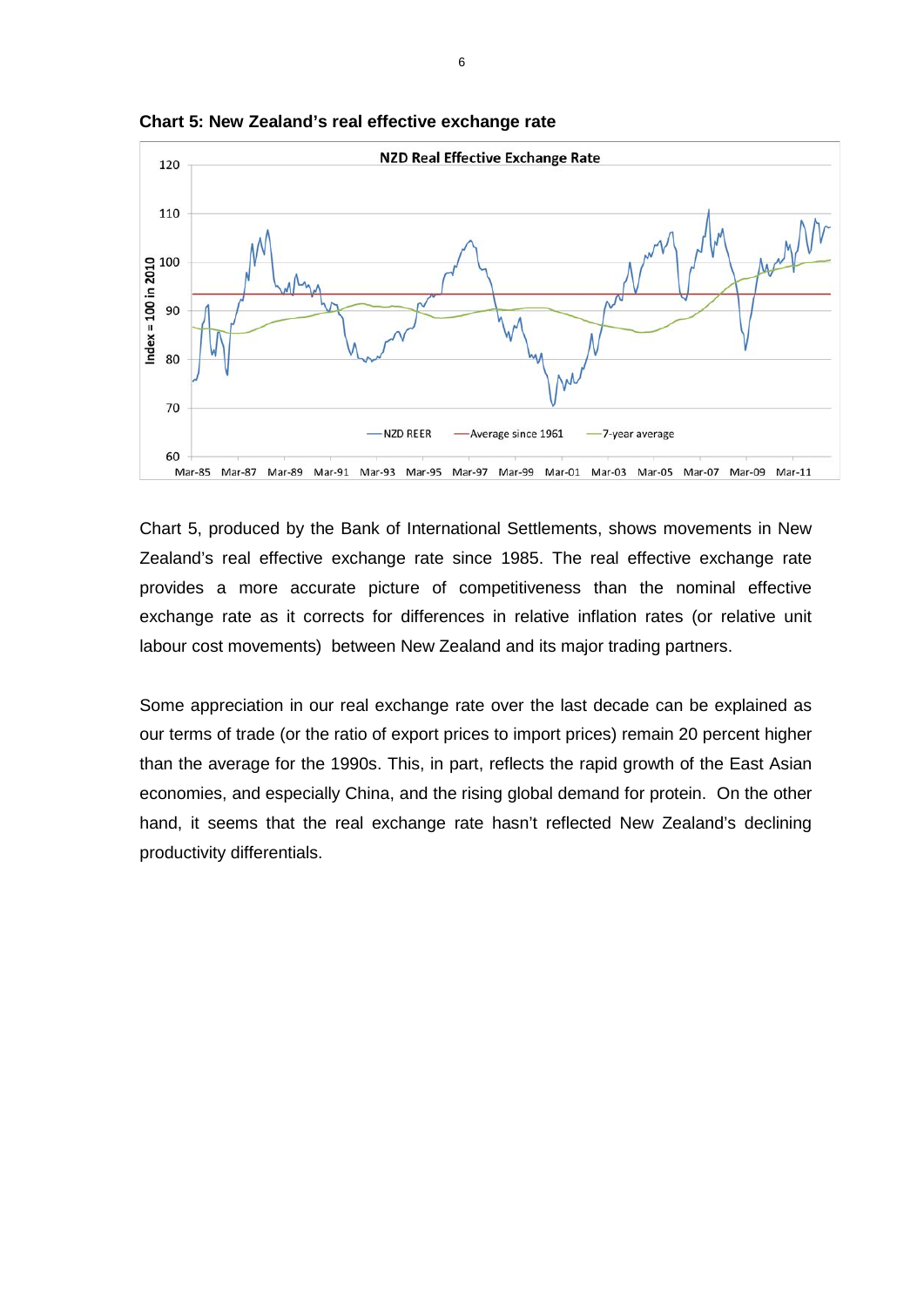



Terms of trade aside, our currency is over-valued in terms of economic fundamentals and the Reserve Bank would like to see a lower exchange rate.

Some of the strength in our real exchange rate is due to global financial imbalances and the weakness of the US dollar in particular. Our real exchange rate lies above its 90th percentile (based on historical data) relative to the US dollar, Euro, and Sterling, but tracks below average against the Australian dollar.

The weakness of these currencies is due to the financial and economic aftermath of the global financial crisis. The origins of the global financial crisis lay in the large global payment imbalances, the excessively expansionary monetary policies of the United States, and a financial system that was under-capitalised, under-regulated, overconfident, complexly interconnected, and implicitly guaranteed by governments. The crisis led to a revaluation of every asset across the globe and massive portfolio adjustments in the balance sheets of households, corporates, banks, and governments.

In the aftermath of these portfolio adjustments, central banks in countries representing two thirds of world output now have official interest rates of between zero and one percent, and various types of quantitative easing have added US\$5 trillion of assets to central bank balance sheets since 2009. These policies are aimed at stimulating growth but also have significant spillover effects on economies around the world. This has pushed down the quantitative easing currencies and pushed up currencies like the NZ dollar.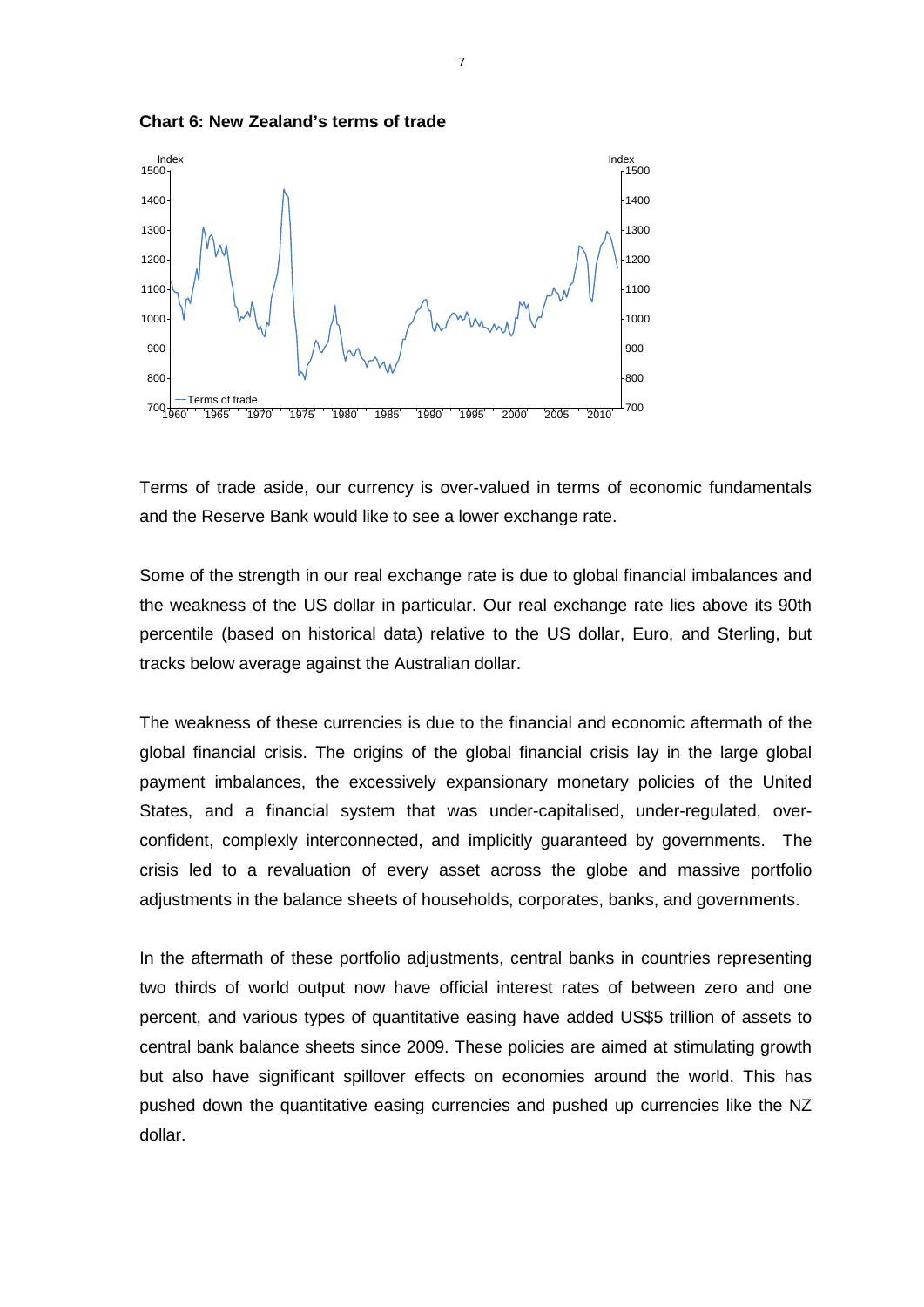New Zealand isn't alone in experiencing unwelcome exchange rate pressures. Australia, Canada, Sweden, Norway, and some Asian and Latin American countries are experiencing appreciating exchange rates as investors seek higher yields in countries with stronger growth rates, favourable commodity price outlooks, sound macroeconomic policies, and higher interest rates.

Over the longer run, movements in our exchange rate are strongly correlated with measures of the terms of trade. But, more recently, with recent additional bouts of quantitative easing by the Federal Reserve, fluctuations in investor risk appetite have been a key influence. Consequently, a close relationship currently exists between the NZ dollar and international risk assets such as US equities.



**Chart 7: Movements in NZ's exchange rate and US equity prices**

Abstracting from the recent impact of quantitative easing, the major domestic factors behind New Zealand's high exchange rate over many years are our low level of savings (relative to our business and residential investment desires), our desire for high levels of consumption, and our dependence on foreign savings to achieve this. I discussed this in a recent presentation to the Canterbury Employers' Chamber of Commerce. Our net national savings rate over the past 30 years has averaged three percent of GDP – almost five percentage points below the OECD median. Our net household savings as a percentage of household disposable income averaged minus two-and-a-quarter percent over the past 25 years – this is the lowest rate in the OECD (where data are available) and 10 percentage points below the OECD median.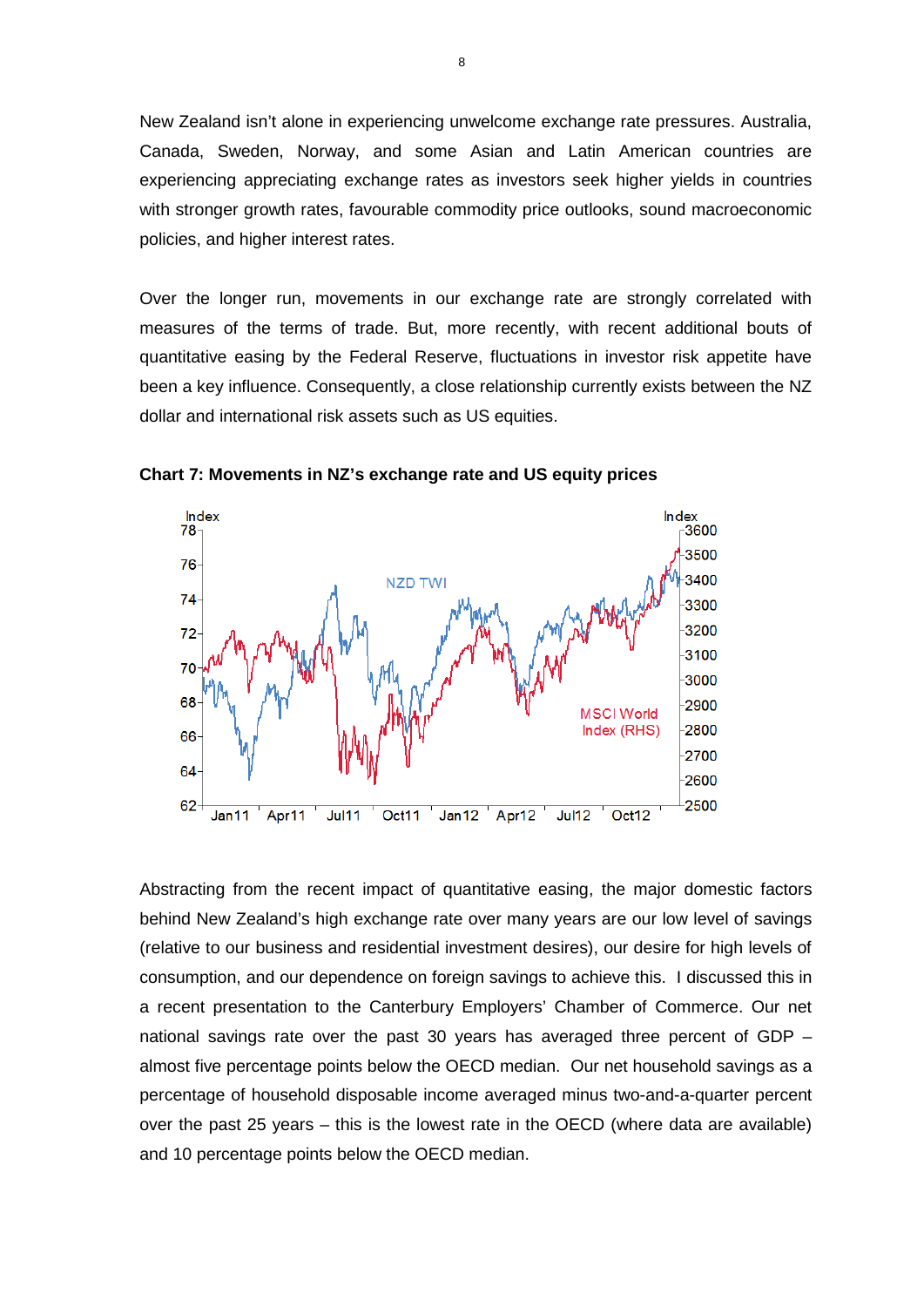

**Chart 8: Net household savings**

Our current account deficits over the same period have averaged five percent of GDP, and our foreign debt levels relative to GDP are little different from some of the smaller countries at the heart of the Euro crisis. This poor savings performance comes at a cost. It increases the vulnerability of our economy and it means that higher interest rates than elsewhere are necessary to achieve similar inflation outcomes. The higher interest rates result in upwards pressure on the exchange rate.

# **iii. Policy responses to an over-valued exchange rate**

Commentators suggest a range of policy responses including lowering interest rates, introducing quantitative easing, undertaking large scale intervention, capping the exchange rate like Switzerland, and targeting output and unemployment instead of, or in addition to, inflation.

Let's examine these.

#### **a) Lowering interest rates**

Changes in the Official Cash Rate (OCR) can affect inflation pressures by influencing the demand for interest sensitive forms of spending, changing returns on financial and real assets, and affecting the exchange rate.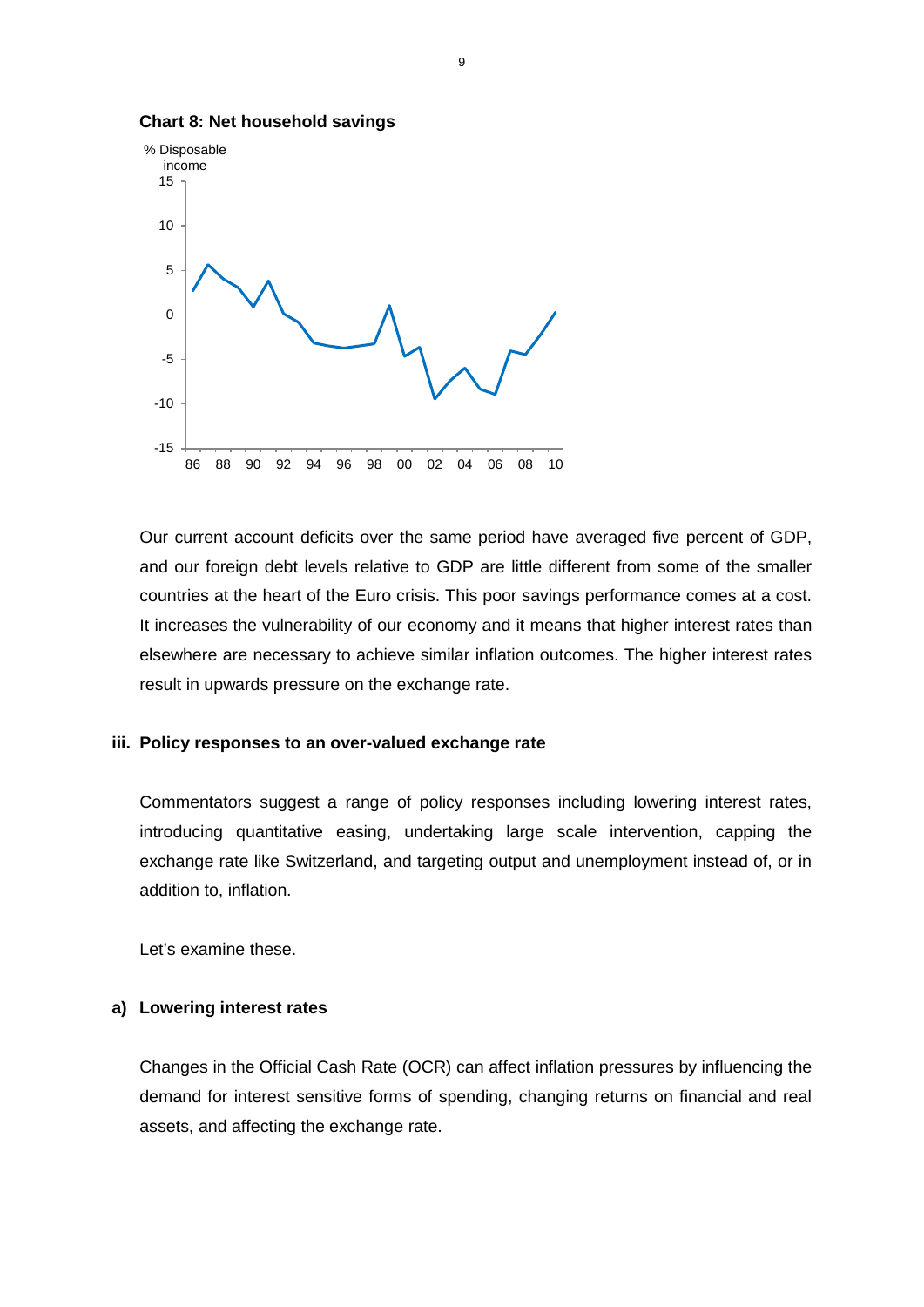Our objective under the Policy Targets Agreement is to achieve annual inflation near the two percent target mid-point of the one percent to three percent range. In doing so our focus is on potential inflation pressures over the next 12-24 months. In considering inflation pressures we closely examine current and forecast movements in demand, output, and employment and the outlook for competitiveness. We seek to avoid excessive volatility in output growth, interest rates, and the exchange rate. We also want to avoid rushing into decisions that might need to be quickly reversed and in doing so create uncertainty as to the Reserve Bank's objectives.

Our forecast in the December 2012 Monetary Policy Statement was for growth to improve over the next 12 months, with inflation pressures slowly increasing. Our December interest rate track was for the OCR to remain unchanged throughout 2013 at its current 50-year low. While this is our current central projection, actual outturns may differ, depending on developments in the domestic and international economy, and in the exchange rate. All other things equal, a higher exchange rate relative to expectations will lead to a lower than expected OCR.

Having said this, the relationship between the OCR and the exchange rate isn't a simple one. Lower interest rates can reduce pressure on the exchange rate but analysis of past OCR cuts in New Zealand shows a relatively weak statistical relationship. This can vary through time but, in general, movements in the exchange rate will reflect returns in the broader economy rather than simply returns in the money market.

Any adjustment to the OCR needs to be credible to the market. Lowering the OCR in a one-off manner that's inconsistent with the Policy Targets Agreement could lead to expectations of a subsequent reversal. On the other hand, lowering the OCR on a sustained basis in a manner inconsistent with the PTA would result in higher inflation and a weaker exchange rate. Eventually inflation would increase costs and erode competitiveness, and lead to expectations of higher inflation. Output growth would slow as people switch from productive activity to inflation hedging behaviour. Sacrifices to future growth would eventually be needed to cure the inflation problem.

Since late 2010 the Reserve Bank of Australia has cut its official cash rate by one and three-quarter percent to its current level of three percent without significant impact on the Australian dollar. The yen appreciated by over 30 percent between February 2007 and November 2012, a period where the target rate was lowered from 0.5 to a range of 0.1 to zero percent. The Swiss franc appreciated by about 20 percent between January 2010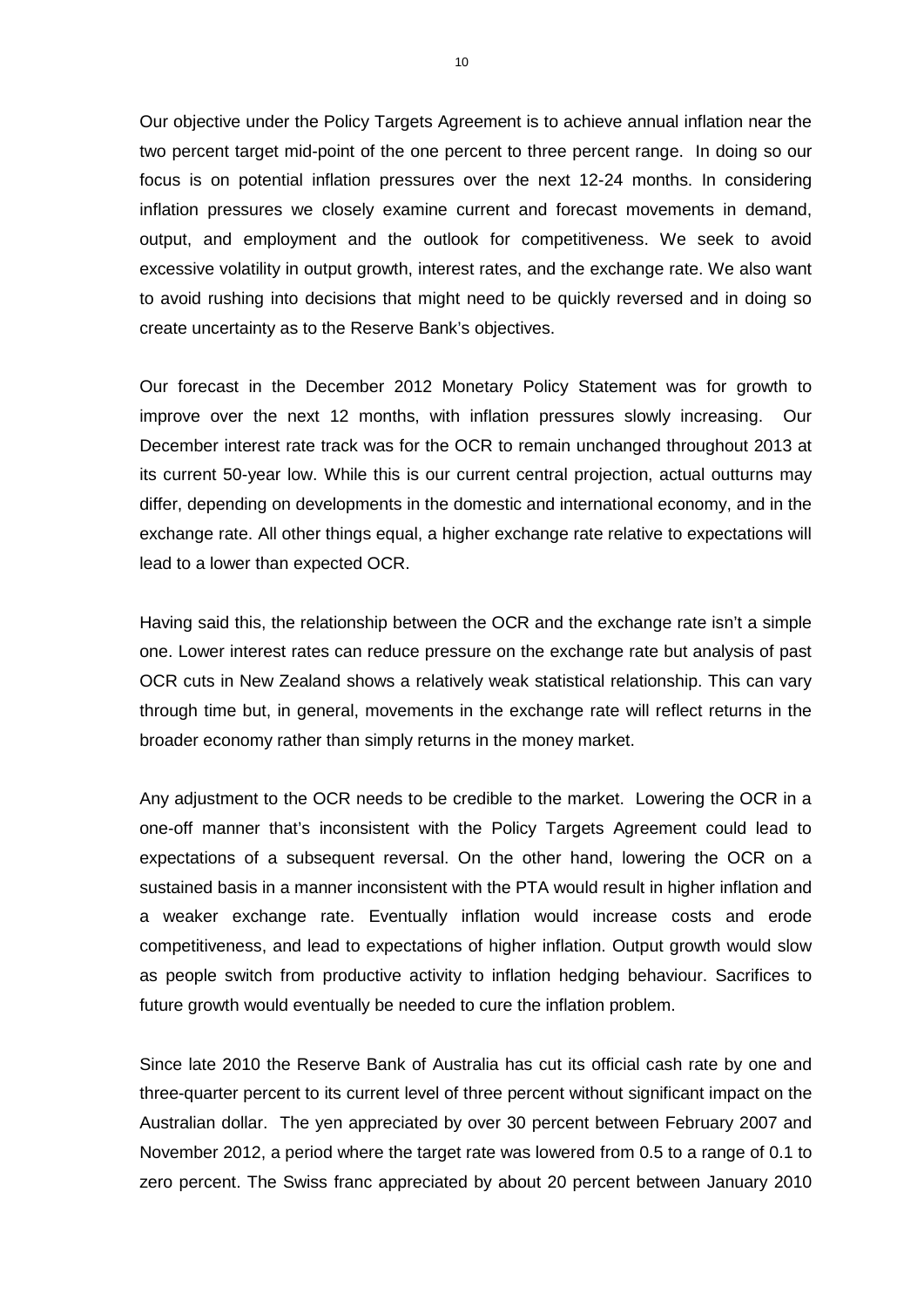and July 2011, despite the central bank's target interest rate range between zero and 0.75 percent. Since cutting the target rate to 0-0.25 percent and introducing a floor rate of 1.2 Swiss francs per Euro, the Swiss franc has been broadly stable at slightly above that level.

## **b) Exchange rate intervention**

Foreign currency intervention is unlikely to have a sustained impact in lowering the exchange rate but it can reduce pressures in the short term if the Reserve Bank makes the right calls about changes in market sentiment and the strength of capital flows.

We have a four point criteria in assessing whether to intervene in the exchange market. These are whether the exchange rate is at an exceptional level, whether its level is justified, whether intervention would be consistent with monetary policy, and whether market conditions exist to successfully achieve the desired exchange rate adjustment.

The last factor is particularly important. Globally, exchange rate turnover is in the range of US\$4 trillion to 5 trillion a day. BIS surveys suggest that the Kiwi is about the tenth most traded currency in the world with daily turnover of spot and forward transactions totalling around US\$27 billion in April 2010 (the latest BIS survey).

The Reserve Bank is prepared to intervene to influence the Kiwi. But given the strength of recent capital flows, we can only attempt to smooth the peaks of the USD/NZD exchange rate; we cannot determine the level. When the NZ dollar is coming under upward pressure, we want investors to know that the Kiwi is not a one way bet.

## **c) Quantitative easing or printing money**

Quantitative easing has been adopted by central banks that lowered interest rates almost to zero yet still faced massive household and corporate deleveraging in the economy, and fragile balance sheets in the financial sector requiring considerable recapitalising.

Quantitative easing aims to stimulate wealth effects in the economy by increasing liquid balances and generating higher prices for equities and financial and real assets. It's also designed to raise bank profitability as a means of strengthening banks' capital positions. And it was hoped that higher bank capital, through retained income and capital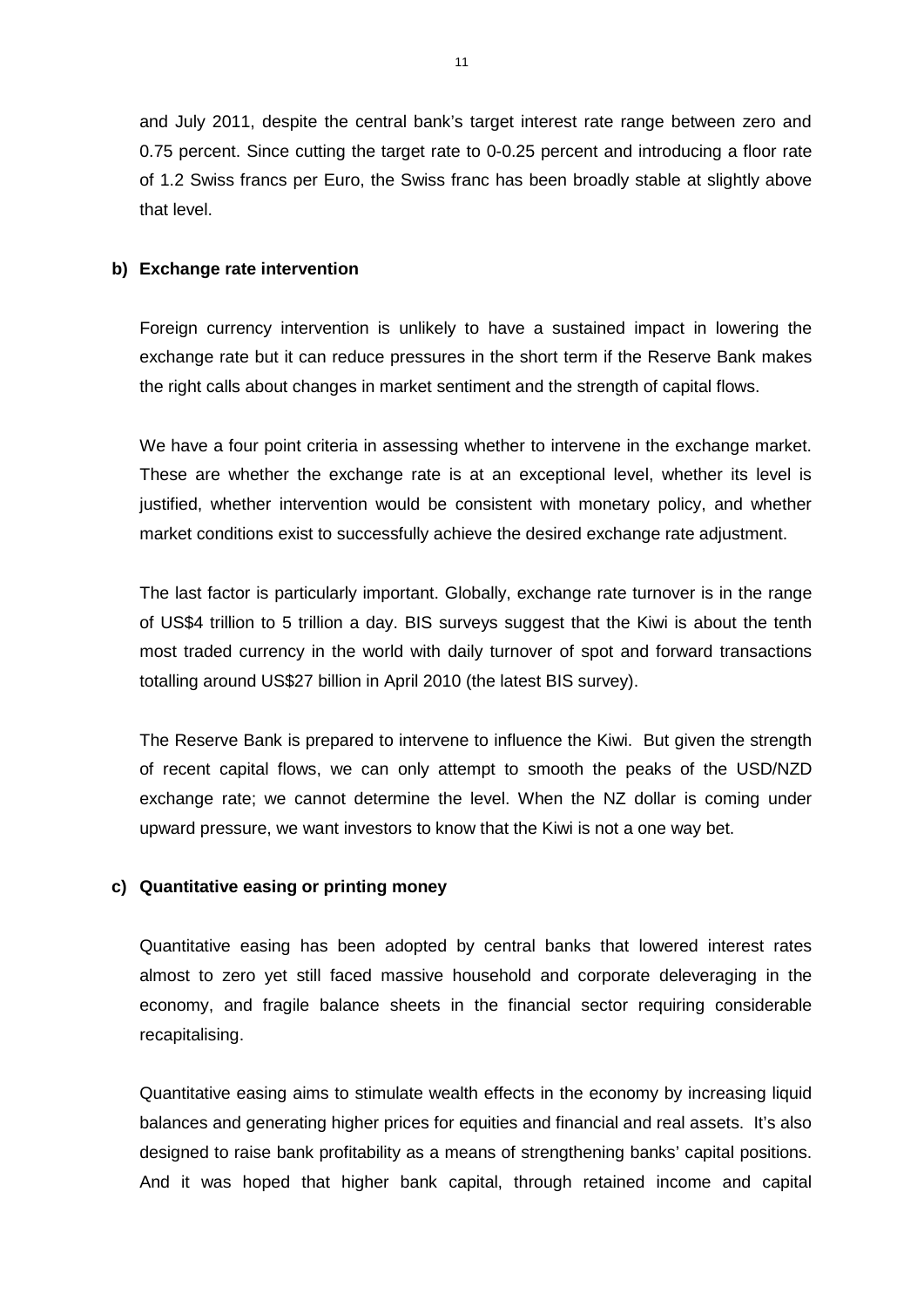injections, would lead to additional bank lending to corporates, and especially credit constrained small and medium sized enterprises and households – at a time when many were reducing their leverage. The intention was to encourage borrowing and investment by entrepreneurs, businesses and individuals, not financial intermediaries. On this, the evidence has been flimsy at best.

These economies were severely damaged by the global financial crisis. Median real household wealth in the US for example fell 39 percent between 2008 and 2010, the unemployment rate in the Euro area deteriorated by over four percent over the past four years to reach 11.7 percent - and over 14 percent if Germany is excluded. And Japan's consumer price index is currently below its 1993 level.

New Zealand did not experience this type of economic damage and quantitative easing, together with its precursor of very low interest rates, is not justified in the New Zealand situation. Our economic challenges are different from the US, Euro area, and Japan, and quantitative easing would increase inflation, raise inflation expectations, stimulate asset prices, and lead eventually to higher interest rates.

# **d) Cap the exchange rate like Switzerland**

Some point to the success of the Swiss National Bank in capping the Swiss franc at a rate of 1.2 Swiss francs to the Euro. But, this would be a particularly risky strategy for New Zealand. In 2010, the Swiss National Bank reported losses totalling 27 billion Swiss francs (roughly NZ \$35 billion at today's exchange rate) from its unsuccessful attempt to intervene at 1.5 Swiss francs to the Euro.

In September 2011, the Swiss National Bank committed to purchase foreign exchange in unlimited quantities in order to hold the exchange rate at 1.2 Swiss francs to the Euro (in other words, to keep the Swiss franc from appreciating further than that). As a result, Switzerland's foreign exchange reserves increased from US\$45 billion before the global financial crisis to US\$540 billion today – the fourth highest in the world. The size of the Swiss National Bank's balance sheet expanded from 25 percent of GDP to around 85 percent of GDP.

If New Zealand decided to cap the NZ dollar, depending on where the cap is enforced, similar levels of intervention might be required as global foreign exchange turnover in NZ dollars relative to GDP is similar to that in Swiss francs. The OCR would need to drop to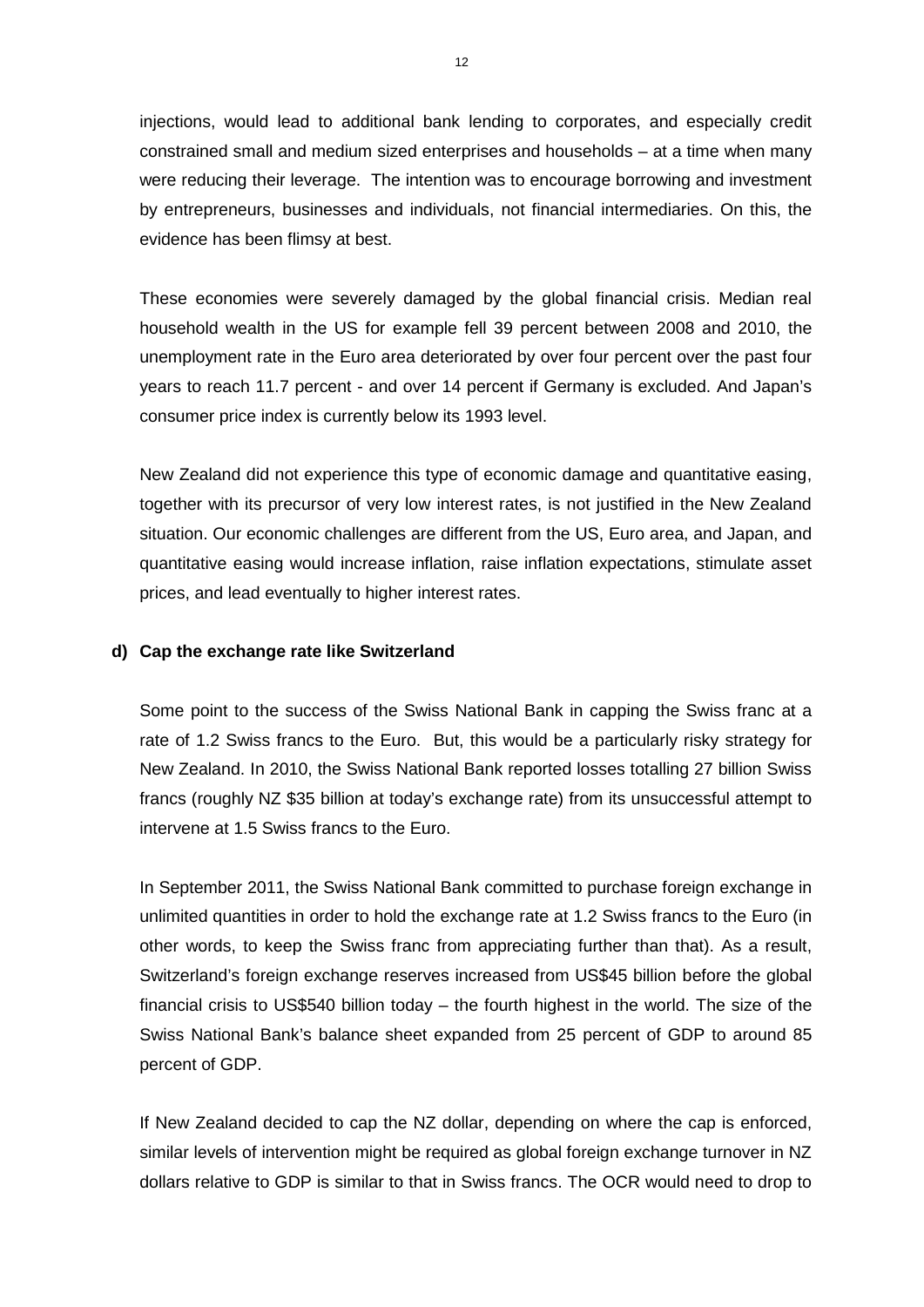zero first in order to eliminate the interest arbitrage motivation for NZ dollar inflows. Any attempt to retain non-zero interest rates by "sterilising" such massive intervention would be very difficult. In effect therefore, a Swiss type operation to cap the value of the NZ dollar through large scale FX intervention would also amount to quantitative easing. As I mentioned, this would be highly inflationary in the NZ context.

# **e) Targeting growth and unemployment**

Flexible inflation targeting requires the Reserve Bank to consider the time path for returning to the inflation target. In doing so, we closely examine a range of real indicators such as the time path of demand and output, the level of surplus capacity relative to potential output, the state of the labour market, and competitiveness indicators. We also review inflation indicators in the tradable and non-tradable sectors, and in a range of asset markets. We alter the OCR track if new information suggests that our central view of the economic outlook requires modification.

Some commentators suggest that the Reserve Bank should set a specific unemployment objective like the Federal Reserve. However, the Fed adopted this as part of its market guidance rather than an objective per se. It remains conditional on keeping inflation and inflation expectations in check. In other words the continuation of the Fed's zero interest rate policy remains heavily dependent on inflation expectations not deviating too far from their inflation goal.

The Reserve Bank's Policy Targets Agreement appropriately requires the Bank to look at activity as well as inflation and seeks to avoid unnecessary instability in output. We endeavour to do this in the short run. However, monetary policy has an enduring impact only on inflation and expectations around future inflation. While monetary policy affects the time path of inflation it doesn't affect the long term rate of growth of output. Trend rates of growth depend largely on the quantity and quality of human capital and the amount and productivity of the capital that labour has to work with.

## **f) How can exchange rate pressure best be alleviated?**

Expectations of what central banks can deliver by way of exchange rates and output and unemployment remain excessively high. This is particularly the case in small open economies.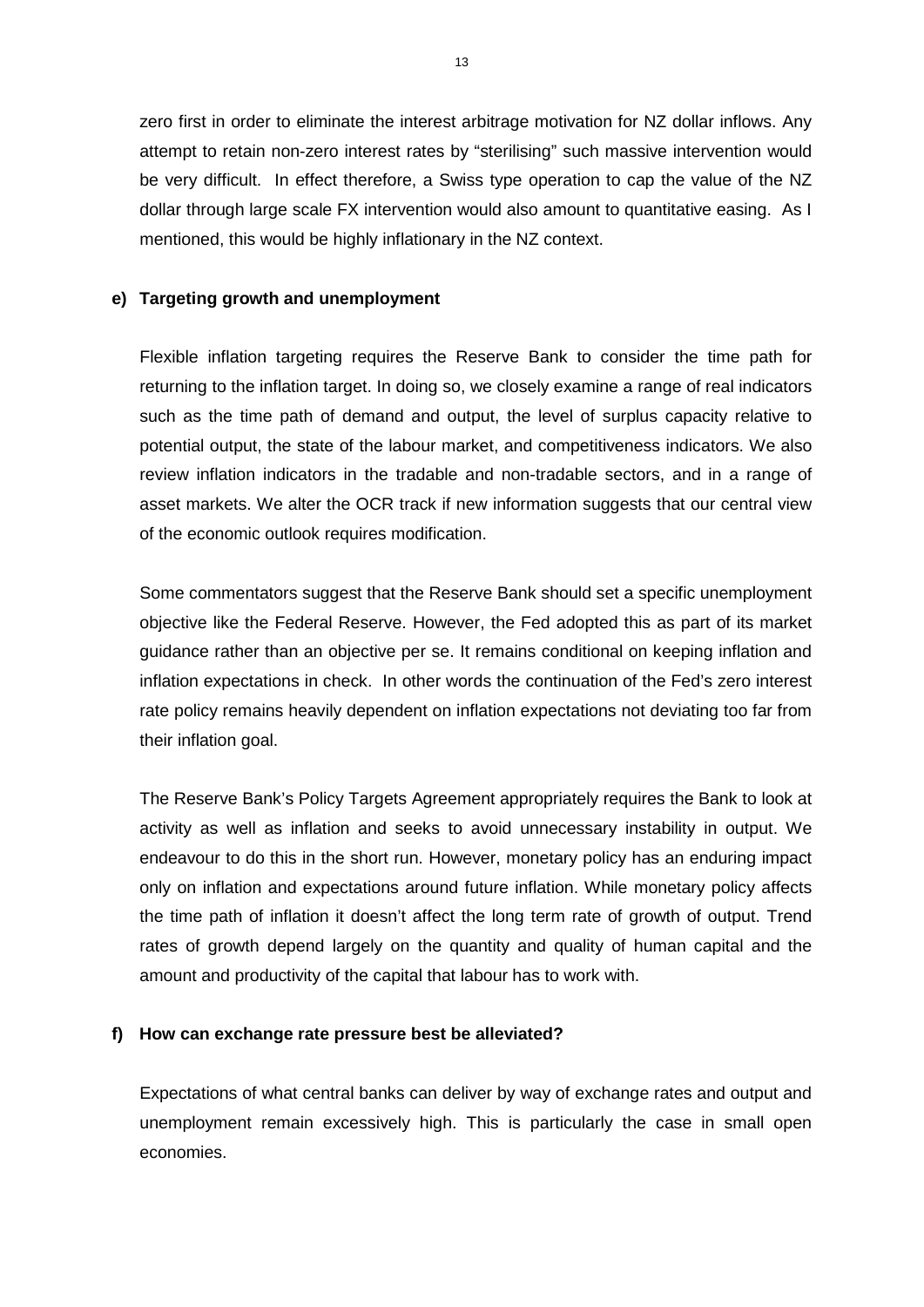In many countries, monetary policy is asked to operate with high fiscal deficits, or with rigidities in the economy flowing from poorly designed regulation or the absence of structural reforms that could correct imbalances in the economy, raise its growth potential and also support the operation of monetary policy. Instead, there's often a tendency to avoid focusing on important reforms and then criticising monetary policy for not addressing challenges that lie beyond its capability. In New Zealand, the size of the fiscal deficit doesn't help but fortunately fiscal consolidation is progressing steadily.

New Zealand's competitiveness problem is closely linked to its disappointing labour productivity performance and its persistent current account deficits. Since 1990, our labour productivity has grown at an annual rate of one percent, almost two percentage points below the seven largest OECD economies. Our current account deficit over the past 40 years has averaged five percent of GDP and our external debt to GDP ratio is one of the highest in the OECD.

We've much to do in continuing to build our global linkages and addressing government spending and regulatory issues that diminish productivity and competitiveness. It's important that the Government continue to reduce its own dissaving and return to budget surplus. We should also re-examine the factors, including tax and regulation, that diminish and distort the incentives to save and invest.

The New Zealand economy currently faces an overvalued exchange rate and overheating house prices in parts of the country, especially Auckland. The Reserve Bank will be consulting with the financial sector next month on macro-prudential instruments. These instruments are designed to make the financial system more resilient and to reduce systemic risk by constraining excesses in the financial cycle. They can help to reduce volatile credit cycles and asset bubbles, including overheating housing markets, and support the stance of monetary policy, which could be helpful in alleviating pressure on the exchange rate at the margin.

#### **Concluding comments**

Globalisation, outsourcing, and international supply chains, along with competition from low cost producers and rising global demand for services, mean that the relative importance of manufacturing has been declining in all but the poorest countries for the past 40 years. New Zealand is no exception. Although the exchange rate is an important headwind for some manufacturers, the overall relative decline in our